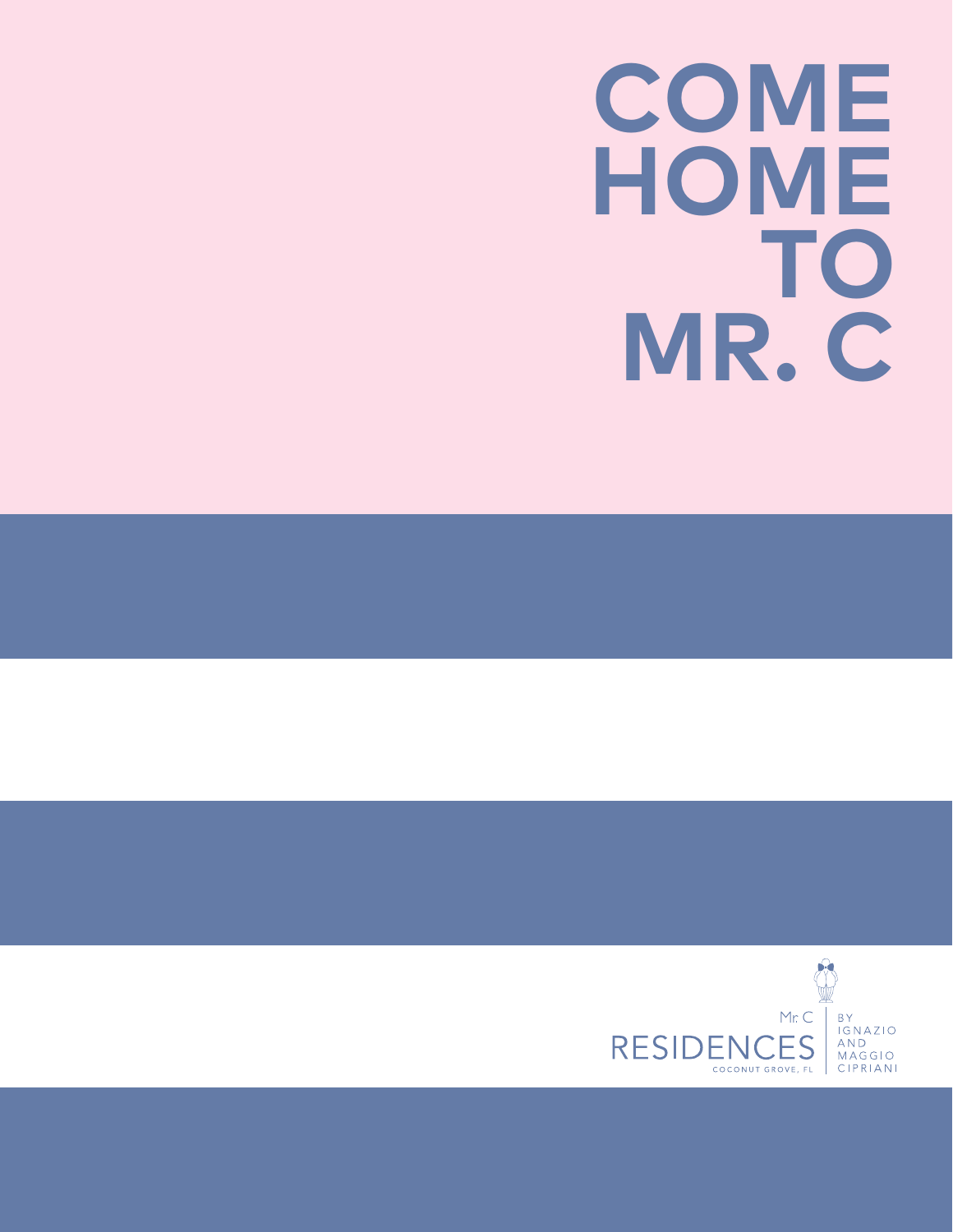Mr. C Residences Coconut Grove is a contemporary take on classic European living. It is Old World sophistication and modern comfort infused with the maritime tradition of Coconut Grove, Florida, and the fourth generation of the Cipriani family's perfectly serviced lifestyle experience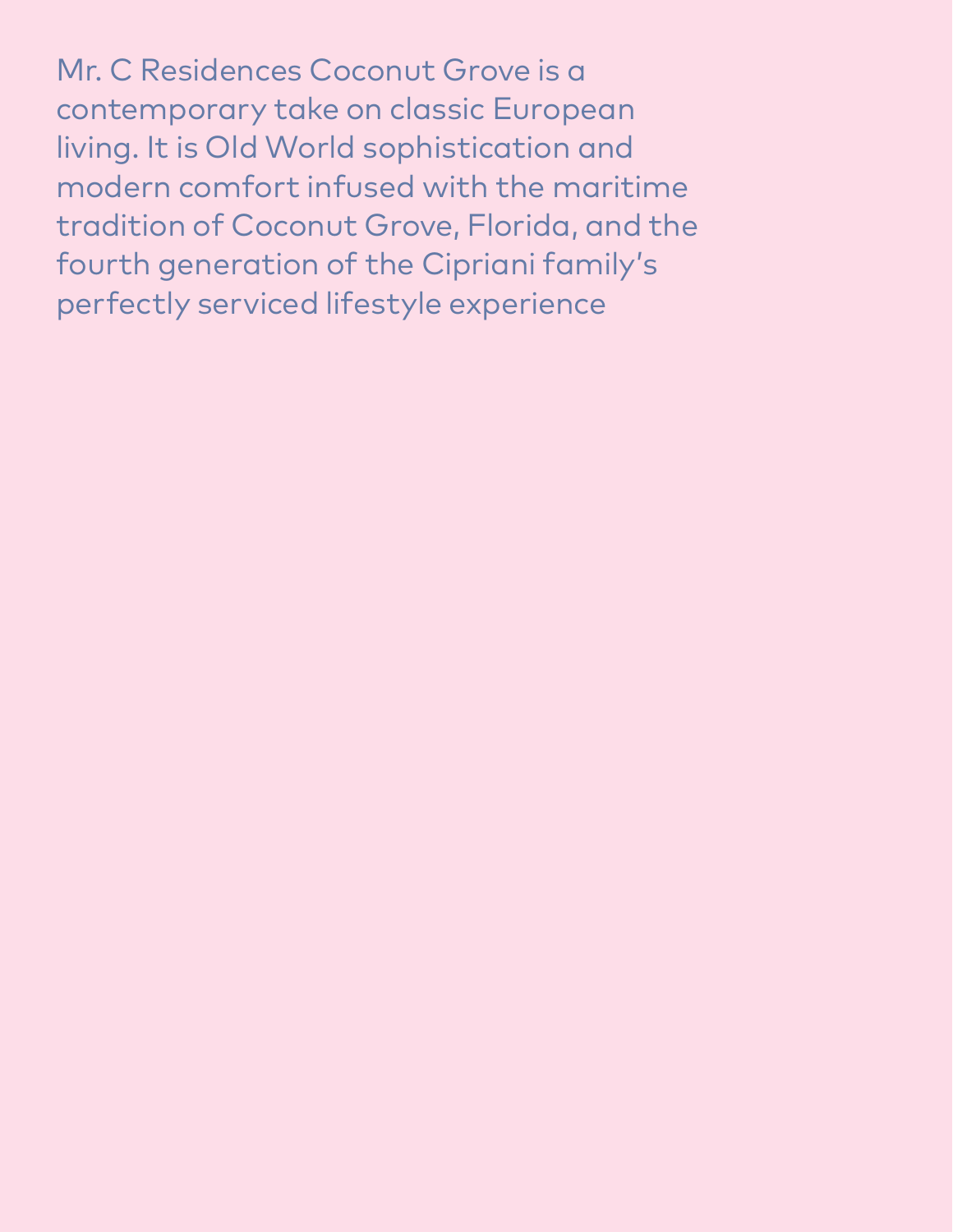MODERN EUROPEAN ELEGANCE FINDS ITS HOME IN COCONUT **GROVE** 

### **DEVELOPER**

Terra

**MR. C** Ignazio and Maggio Cipriani

**ARCHITECTURE** Arquitectonica

**INTERIORS** Meyer Davis

**LANDSCAPE** ArqGEO

### **PROJECT LOCATION**

MrC Residences Coconut Grove 2655 S Bayshore Dr., Miami, FL 33133 With world class architecture and interiors, Mr. C Residences Coconut Grove is bringing quintessential Cipriani style to one of Miami's most charming neighborhoods.

Located on South Bayshore Drive and featuring panoramic views spanning from Peacock Park across Biscayne Bay to Key Biscayne and beyond, Mr. C Residences Coconut Grove offers the ultimate South Florida lifestyle. Beaches and boating are at residents' fingertips, while Italian-style dining and social spaces are just steps from their front door.

Residential interiors and amenity spaces channel the nautical tradition that gives Coconut Grove its unique character and soul. Yacht-inspired shapes, rich natural materials and masterful craftsmanship touch every detail of the design.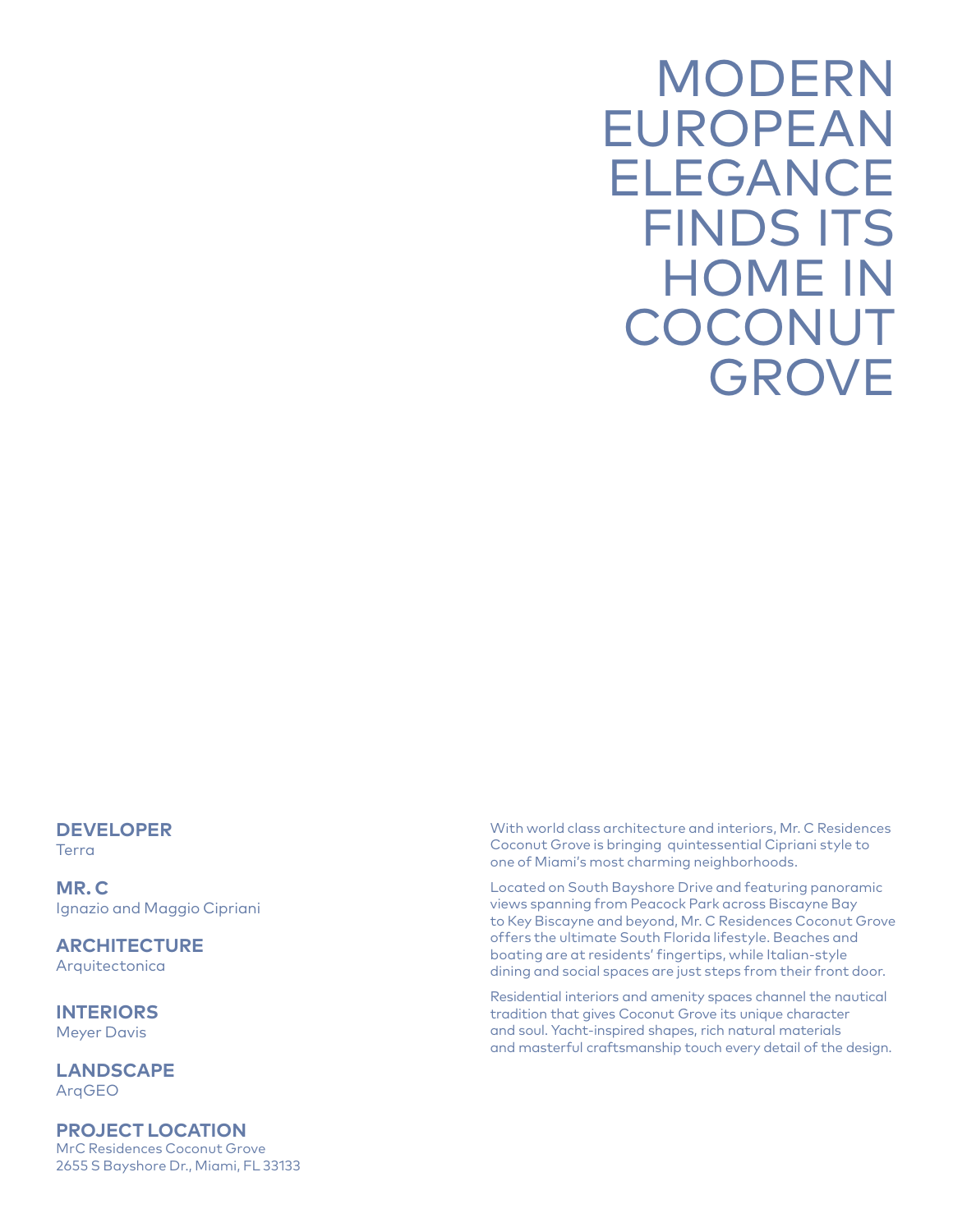

### COCONUT GROVE, FLORIDA: HISTORIC, CHARMING & SERENE

Founded in the late 1800s and characterized by its treelined streets, lush parks and gracious residences, Coconut Grove has long been favored by artists, intellectuals and those seeking an oasis of tranquility within reach of Miami's legendary excitement.

Coconut Grove's lush waterfront parks and marinas combine to create a classic South Florida lifestyle, where it's easy to spend days at leisure in the region's tropical climate. From sunset sailing and tennis to biking or running along miles of trails and pathways, Coconut Grove is a place for people who love to embrace the outdoors.

Locals and visitors also enjoy a vibrant cultural and culinary scene that encompasses everything from private galleries to a year-round calendar of festivals and events in celebration of art, food and music.

With ancient trees and verdant parks, the heart of Coconut Grove is a picturesque place to spend time catching up with friends over brunch, sip cappuccino at an outdoor café or drift in and out of shops.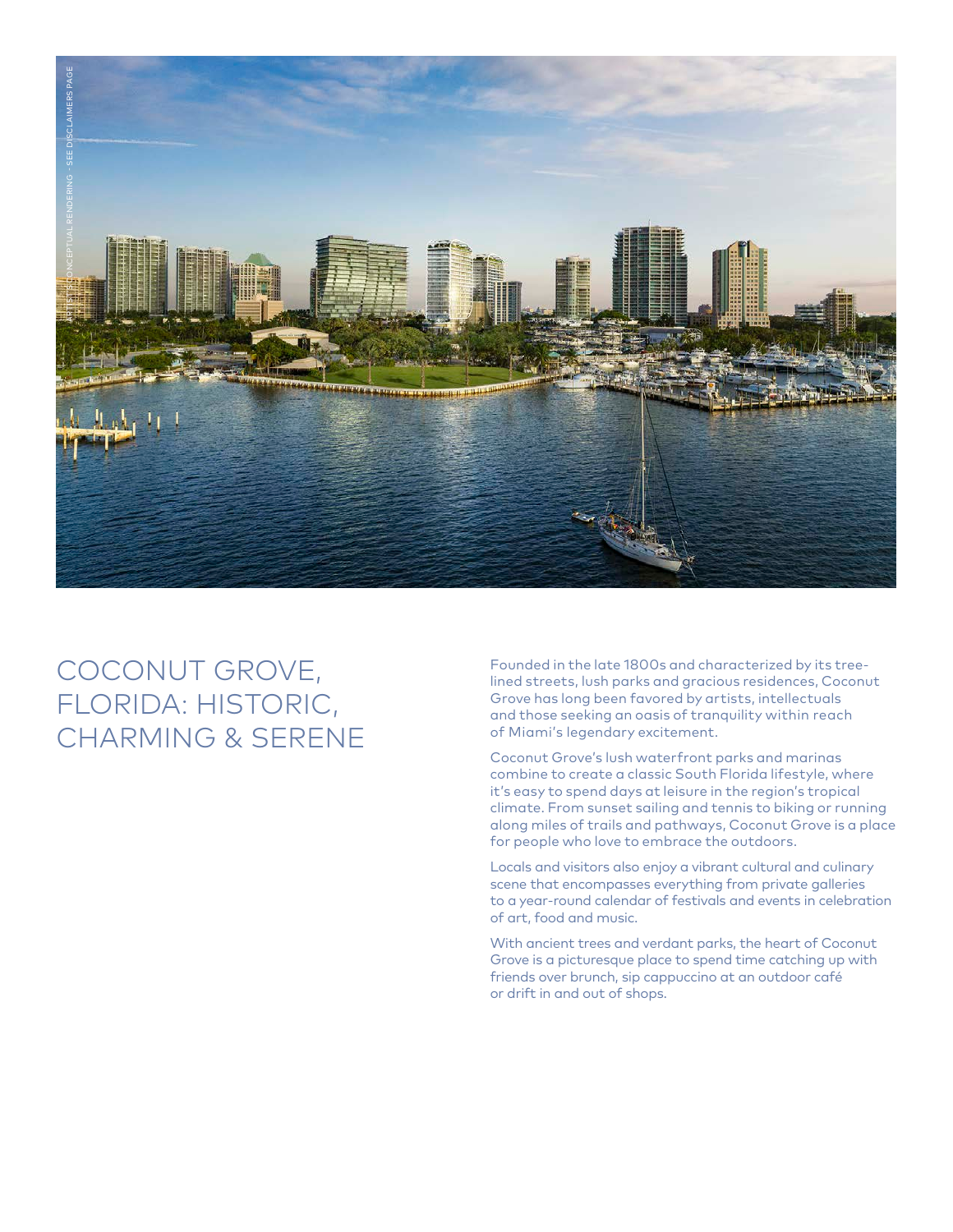

### ICONIC WATERFRONT LIVING

In Miami's early days, most commercial transportation took place on the water. Automobiles were rare, and roads were primitive. While times have changed, the waters off Coconut Grove continue to be well trafficked, with residents and tourists relaxing, working and playing on Biscayne Bay. No matter the reason, a number of Grove marinas accommodate amateur and professional boaters, and the bay plays host to some of the world's most important regattas.

### **Mr. C Residences represent a modern vision of Old World simplicity and stylish European glamour.**

Steps away, classic waterfront living invites you to spend hours and days luxuriating in tropical beauty. Yachting excursions, fishing expeditions or simply basking in the sun are among the many delights of this enchanted place.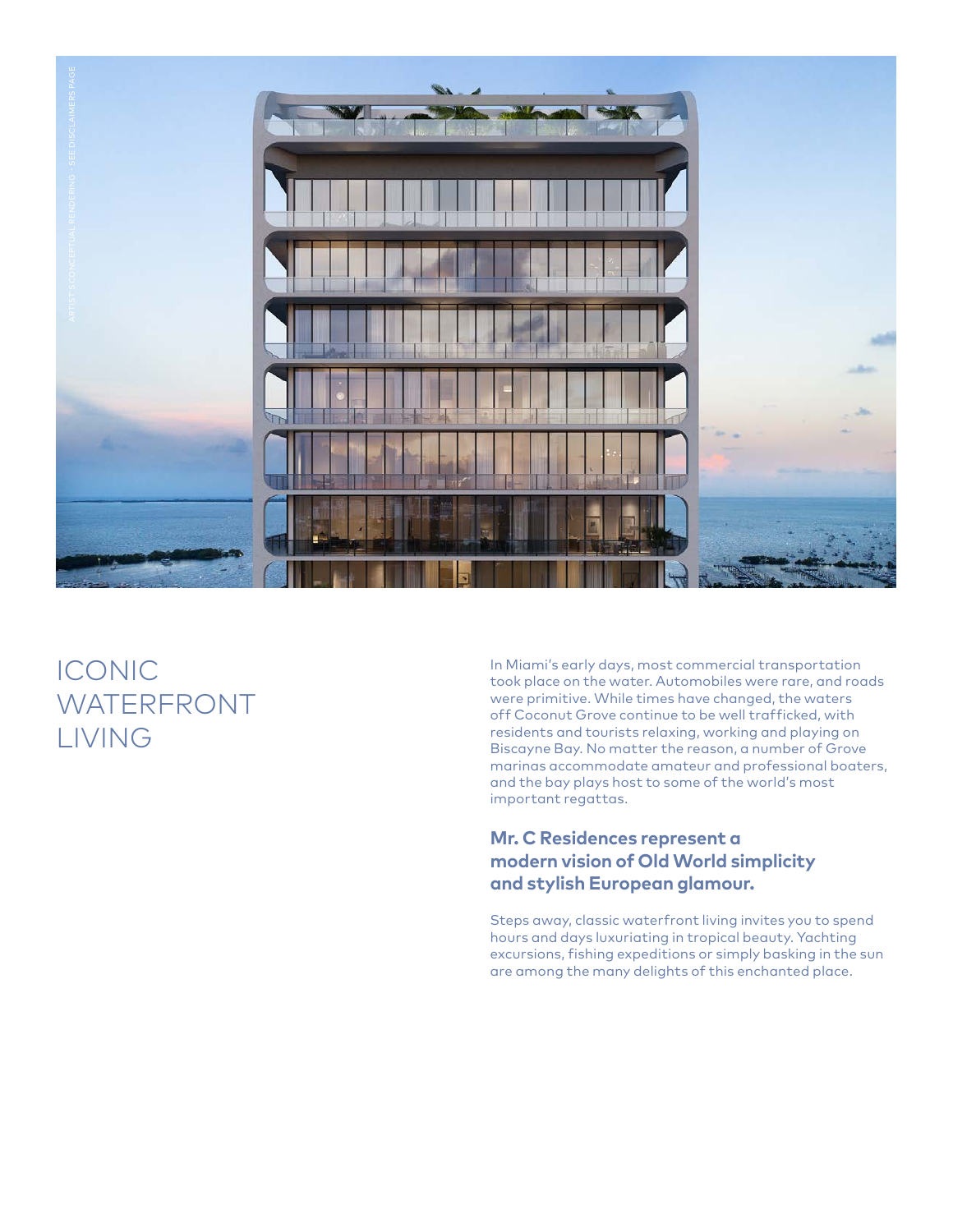# FEATURES & AMENITIES DETAILS OF A LIFE WELL LIVED



re Club Pool Decl

Personalized services, including a 24-hour concierge, are complemented by a host of amenities at Mr. C Residences Coconut Grove.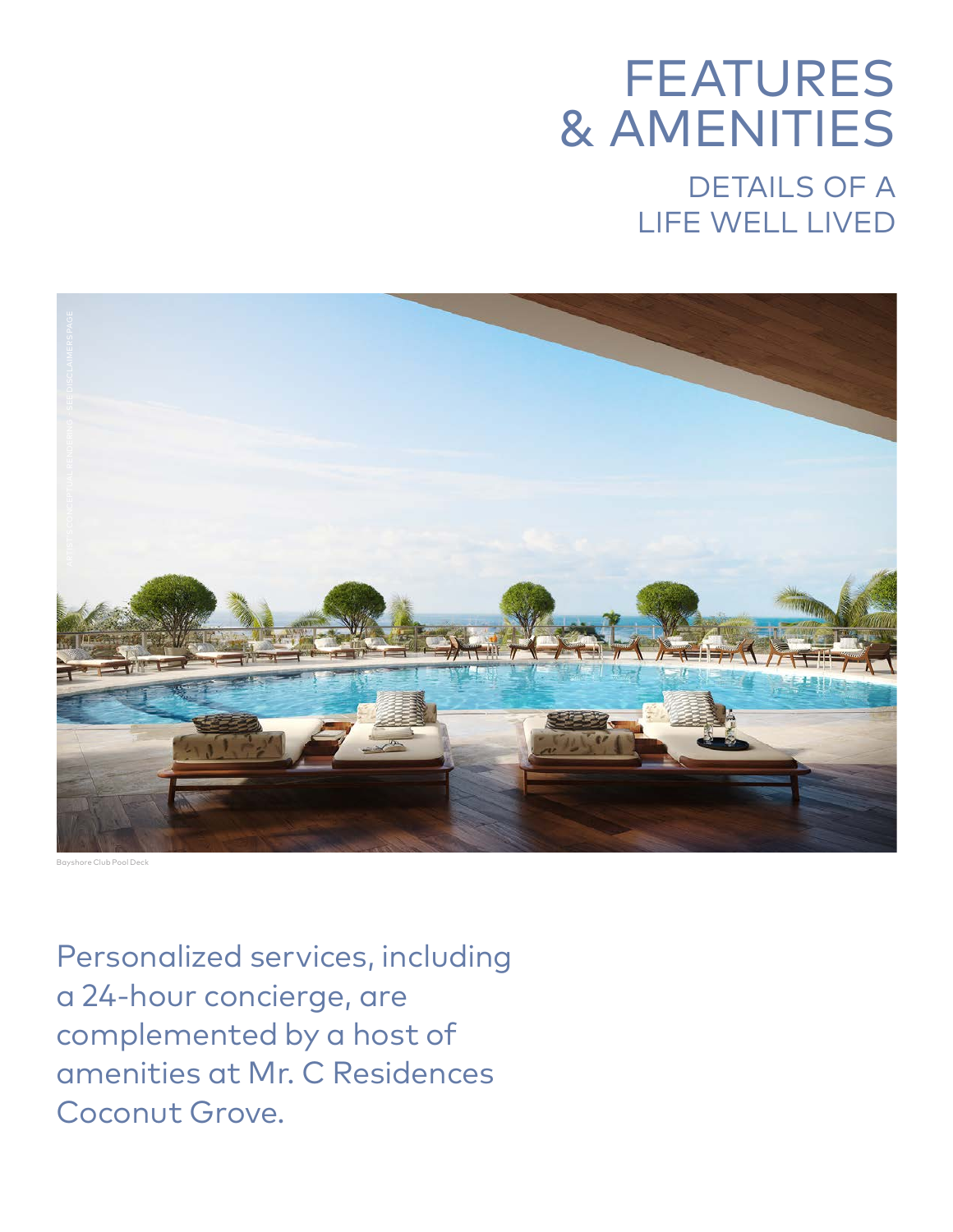### **Arrival Experience**

- Covered Valet Drop-Off
- Reception and Concierge Desk
- Lobby Lounge
- Mail & Package Rooms
- Curated Art Pieces in Lobby
- Lush Landscaping

### **Dining & Retail**

- Signature Café
- Specialty Gourmet Market
- Wellness Lounge and Juice Bar
- Private Bellini Bar on Pool Deck
- Poolside Food and Beverage Service
- In-Home Delivery from Café

### **Services**

- Concierge Reception
- Butler Service
- Lifestyle and Nautical Concierge
- 24-Hour Doorman & Security
- 24-Hour Valet
- Mr C Property Management Team
- Housekeeping Service Available

### **Residence Features**

- Open Floor Plan Layouts
- 11-Foot Ceilings
- Floor-to-Ceilng Glass
- Bayshore, City and Grove Views
- Private Outdoor Terraces
- Italian Terrazzo & Quartz Countertops
- Italian Cabinetry
- European Porcelain Tile Floors
- Custom Kitchen Island
- Premium Appliances Subzero Wolf
- Solid Core Interior Wood Doors
- Pre-Wired for High-Speed Internet

### **Body & Mind Wellness Center**

- Whole-Body Fitness Zones
- Stretch, Cardio, Weights & Fitness
- Personal Trainers & Specialty Classes Available
- Wellness Lounge w/Juice Bar
- Indoor Yoga Studio
- Peloton Studio
- Men's and Women's Locker Rooms
- Signature Spa with Treatment Rooms
- Steam & Sauna

### **Bayshore Owners' Club**

- Bayshore Club Pool w/Sundeck
- Poolside Food & Beverage Service
- Cabanas w/Towel Service
- Pool Bar & Event Lounge
- Garden-Level Lap Pool
- Billiards Room
- Library & Screen Lounge
- Little C's Learning & Adventure Lab
- Teen Game Lounge
- Business Lounge w/Meeting Rooms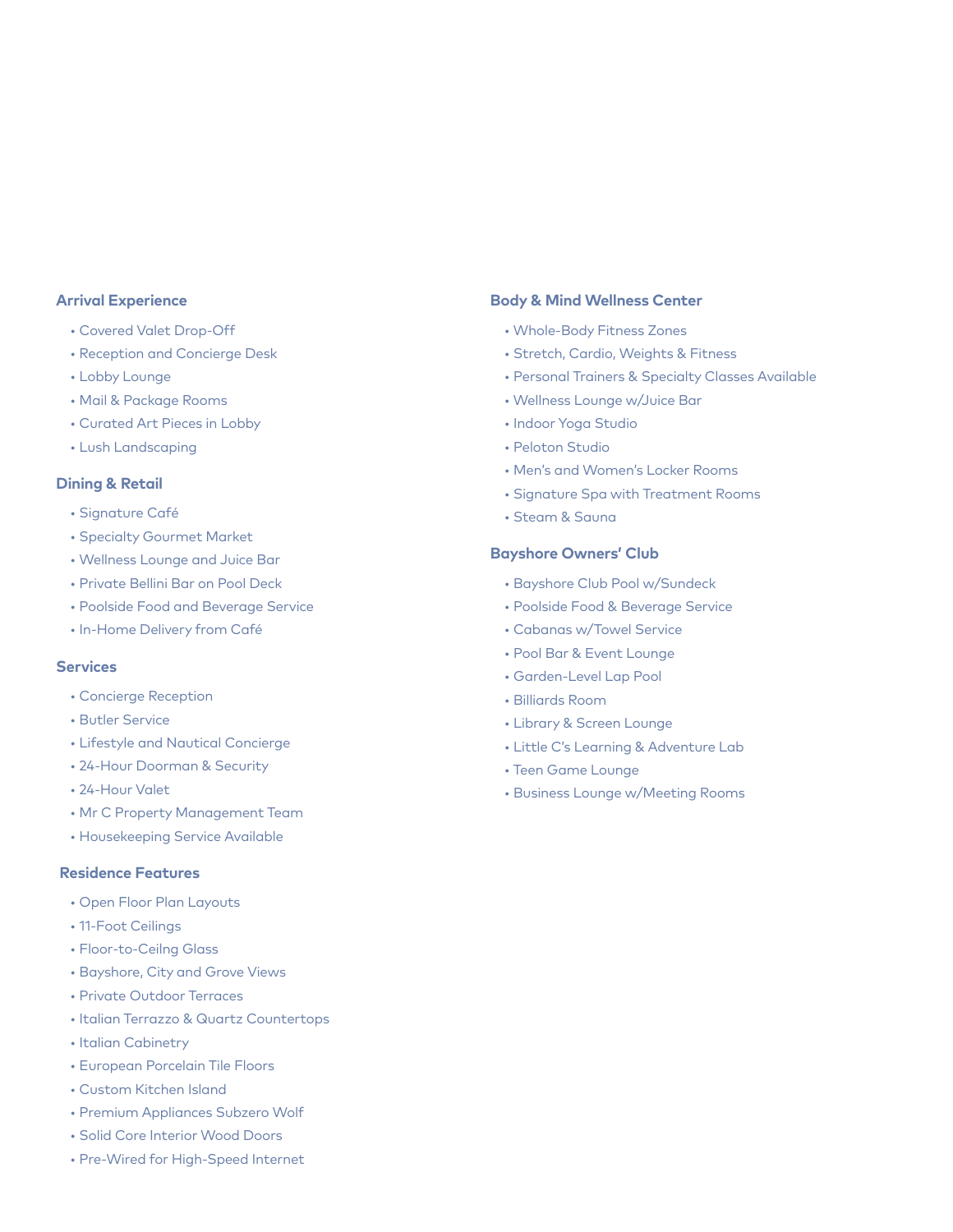# MR. C DESIGN TEAM

### **David Martin** Terra

Terra is a Florida-based real estate development and investment company that creates communities, enhances neighborhoods and connects people.

Founded by David Martin and Pedro Martin, Terra owns and operates a carefully curated portfolio of real estate developments valued at more than \$8 billion that elevate quality of life; maximize the way in which people work, live and entertain; and innovate the urban and suburban landscape with an eye toward resiliency and sustainability.

Under David Martin's leadership, Terra has achieved international acclaim for its commitment to design excellence, resiliency measures, and sustainable development. Since launching the firm in 2001, Terra has developed more than five million square feet of residential, commercial and mixed-use projects across South Florida. Terra thrives by assembling teams composed of the world's most accomplished architects, designers, planners, engineers and builders who collaborate to bring the firm's development vision to life.

Recent examples include the Bjarke Ingels-designed Grove at Grand Bay and the Rem Koolhaas/OMA-designed Park Grove, two new luxury residential developments that catalyzed the revitalization of Miami's Coconut Grove neighborhood; the Rene Gonzalez-designed GLASS in Miami Beach's South of Fifth District; Eighty Seven Park in Miami Beach, a 70-unit beachfront condo designed by Pritzker Prize-winning architect Renzo Piano; the Carlos and Jackie Touzet-designed Mary Street office and retail complex in Coconut Grove; and Botaniko, a master-planned community in Weston, designed by Chad Oppenheim and Roney Mateu.

### **Ignazio and Maggio Cipriani** Mr. C

Mr. C is a hospitality and residential property brand founded by brothers Ignazio and Maggio Cipriani. Members of the fourth generation of the Cipriani family, internationally renowned for restaurants, landmark event spaces, lounges and residences, Ignazio and Maggio were uniquely qualified to conceptualize a hospitality and residential brand that would bring the best of Old World and modern luxury together for today's most sophisticated clientele.

Both brothers Ignazio and Maggio had experienced hospitality on an international level while working for the family business, and this greatly influenced the development and vision for the Mr. C brand, ultimately defining the feel and ethos. This mindset is a commitment to making today's Mr. C experience effortless through sophisticated design, Old World simplicity, and European glamour.

As young travelers commuting between Europe and the United States, the brothers began seeking out ideal locations to launch and grow their brand. They selected the classically elegant community of Beverly Hills in Los Angeles to introduce their first Mr. C hotel. It was followed by New York City with Mr. C Seaport, and Miami with Mr. C Coconut Grove.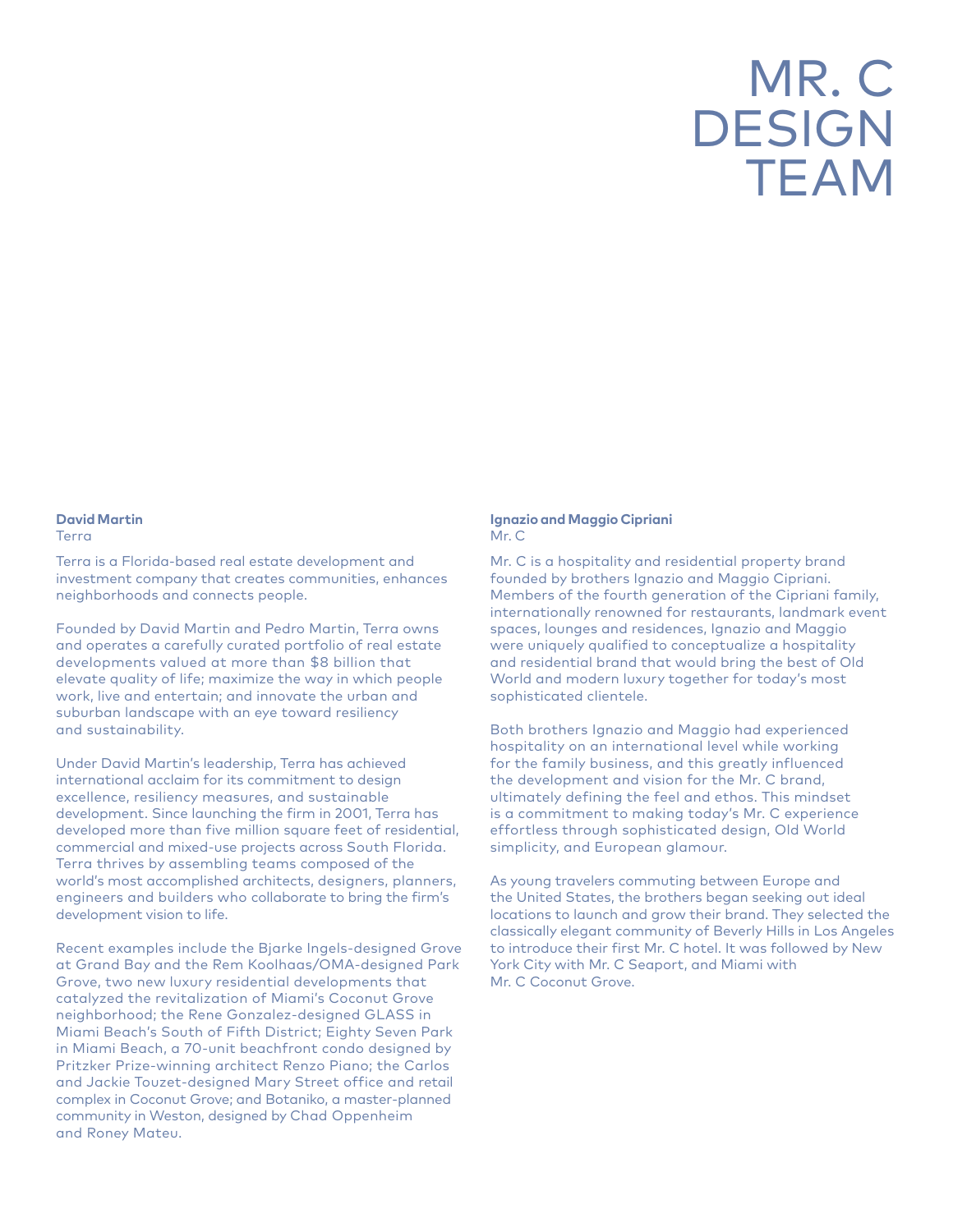

#### **Arquitectonica**  Architecture

Arquitectonica is an award-winning Miami-based firm with offices worldwide. Founded in 1977, it is led by Bernardo Fort-Brescia, Laurinda H. Spear and Raymond Fort. Its work, which includes mixed-use developments, resorts, hotels, luxury condominiums, schools, universities and museums, has been featured in leading publications including Architectural Record, Progressive Architecture, Time, Fortune, Abitare and Domus. Its designs have also been exhibited in major museums across the world.

Luxury residential properties by Arquitectonica include Icon Brickell, Marquis Miami, Atlantis, Beach House 8, and 500 Brickell. The firm also designs hotels that redefine the guest experience and has worked on hospitality projects, some with spas, including Mr. C Coconut Grove, Mandarin Oriental, St. Regis, Westin, W, Four Seasons, Banyan Tree, Canyon Ranch, Raffles, Viceroy and many others.

### **ArqGEO**

### Landscapes

Since 2005, Miami-based ArquitectonicaGEO has been designing contemporary, technologically informed landscapes to meet the challenges of a changing environment and add community value by improving performance and livability. The award-winning firm, founded by Laurinda H. Spear, is committed to sustainable design, including the conservation of water, soil and plants. They are advocates for preserving existing plant material and using these species to provide local habitat support without water, fertilizer and excessive maintenance. They incorporate innovative pavement, roof and garden systems that reduce the draw on the freshwater supply and help to limit local flooding.

### **Meyer Davis** Interiors

Meyer Davis is a globally recognized New York City-based design boutique specializing in residential, hospitality, retail and workplace environments. Founded in 1999 by Will Meyer and Gray Davis, the firm has established itself at the forefront of high-end commercial and residential design practices throughout the U.S. and abroad. Meyer Davis designs seamless physical experiences tailored to the client's individuality, combining principles of great design with a clear vision for the experience they seek to create. The designers consider each new project an opportunity to bring a unique and powerful story to life.

Playing with space, form, texture and light, they develop a visual experience that seeks to compel and inspire. Meyer Davis believes that great design works on multiple levels, weaving together bold design moves and striking details to ensure that when completed, each project makes an immediate and lasting impact.

Meyer Davis enjoys seeking new and unexpected solutions, values lasting impact over flash, and believes in the power of restraint. The firm's work proves that intelligent subtraction often yields the greatest results.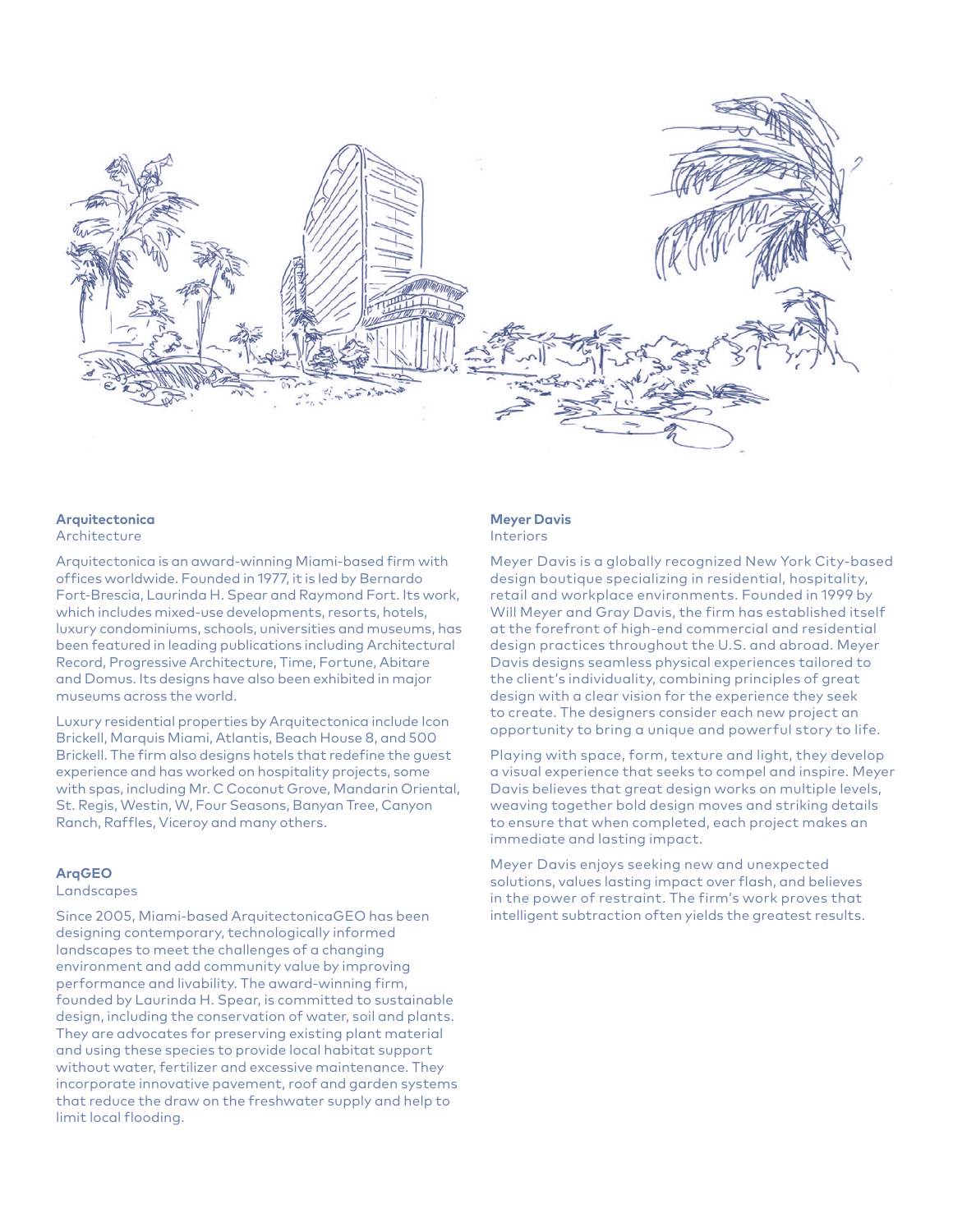# MR. C **STORY** MODERN LUXURY BY THE FOURTH GENERATION OF CIPRIANIS



## "Mr. C represents a modern vision of Old World simplicity and stylish European glamour."

– Ignazio Cipriani

In 1931, on a tiny street off of Venice's magnificent Piazza San Marco, Giuseppe Cipriani opened Harry's Bar. In the decades that followed, its welcoming atmosphere and thoughtful attention to detail made this intimate space an iconic destination for stylish locals and international visitors, including a who's who of European royalty, literary figures and global celebrities.

Today, almost 90 years later, brothers Maggio and Ignazio Cipriani, members of the fourth generation of the Cipriani family, have drawn on their rich familial history as well as their own 21st-century perspectives to create Mr. C, a luxury hospitality and residential brand for glamorous modern living.

Mr. C hotels and residences live up to the highest standards of design and are set in the most extraordinary global locations. Honoring the approach to service that began in their great-grandfather's single, thoughtfully conceived bar on Calle Vallaresso, the brothers have made personalized attention offered with genuine care an integral part of Mr. C's DNA.

### **Signature Mr. C Cuisine + Cocktails**

Mr. C restaurants feature cuisine inspired by the Italian kitchen and prepared using the finest, freshest regional and imported products. The atmosphere is gracious, and the service is impeccable, allowing guests to fully enjoy the company of their dining companions.

### **Elegant Service and Personalized Experiences**

Whether guests are traveling for business or pleasure, or a bit of both, they find beautifully designed and equipped amenities for health, wellness and relaxation. Fitness centers, pools, spas, terraces and gardens cater to every mood and whim.

Service delivered with care and discretion is at the heart of Mr. C's hospitality philosophy. From a personal welcome by lobby staff and bartenders who shake the perfect cocktail, to housekeepers with an eye for detail, residents and guests are treated to every comfort.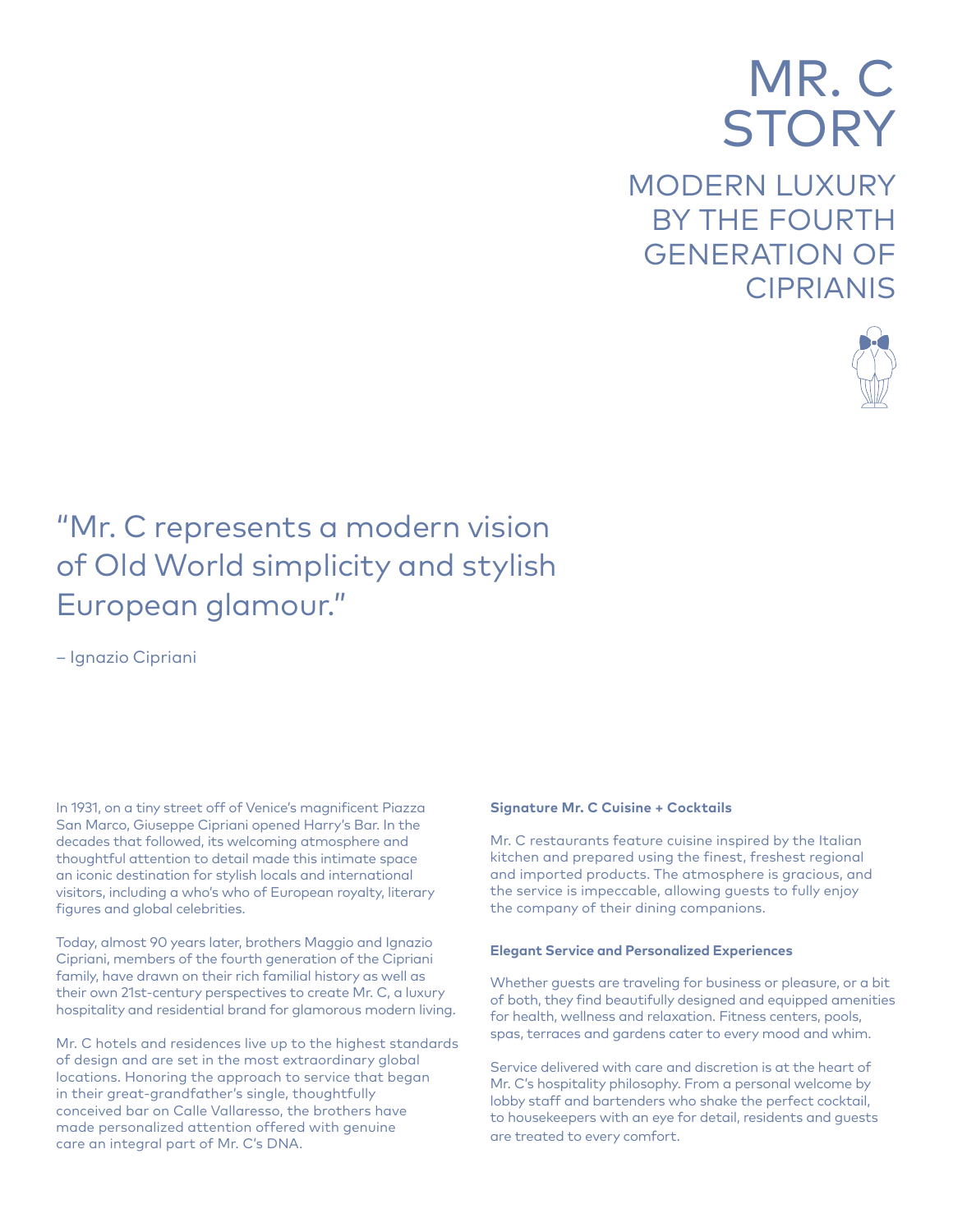